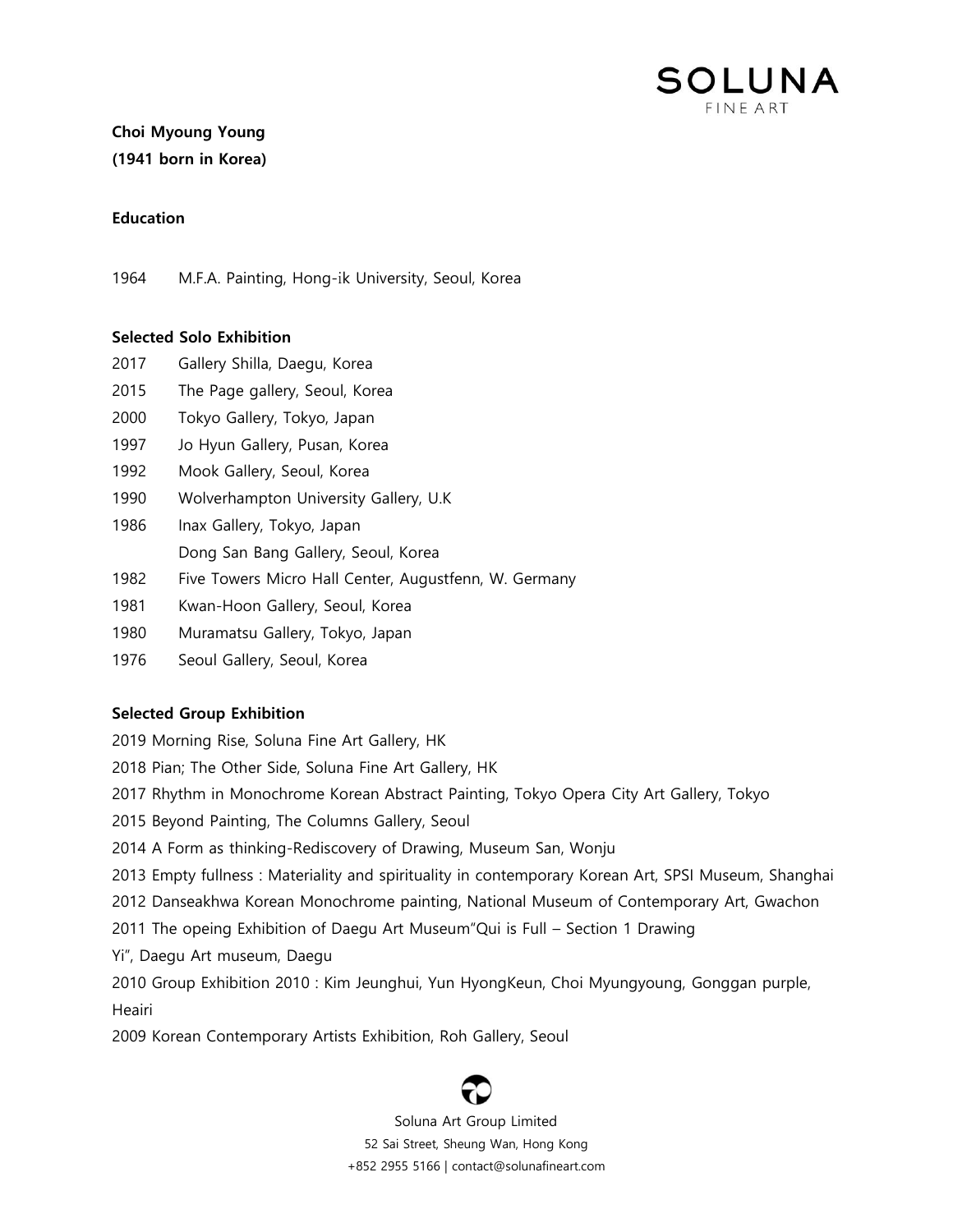

The color of nature Monochrome Art in Korea, Wellside Gallery, Shanghai 2008 Korean Abstract art:1958-2008, Seoul Metropolitap Art Museum, Seoul 2007 Abstract Art, Amusement on the Border, Nam Seoul Annex Building of the Seoul Museum of Art, Seoul Critical Perspective-Some 130 Artists, From Early Modern to Contemporary, Art Blue, Seoul Tracing the Pioneers of Korean Contemporary Art, Hong-ik University Museum of Art, Seoul 2006 Korean Art 100 Years, National Museum of Contemporary Art, Korea Reduction and Expansion of Contemporary Art-ORIGIN Painting Association 1962-2006, Seoul Art Center, Seoul Korean Art 1950"s-1960"s – Painting Groups, Seoul Art Center, Seoul Diversity in Form & Thought -Recent Works of Korean Artists, Beijing Art Gallery of Imperial City, Beijing 2005 Korea Contemporary Art Exhibition of Documenta I – For a New Art, Noam Gallery, Seoul Greece- Korea Contemporary Art Exhibition, Athene, Italy Interchange 2 - An Exhibition of 59 Selected Korean Artists, National Art School Gallery, Sydney, Australia The Seoul Art Exhibition 2005 - Painting, Seoul Museum of Art, Seoul 2004 Invitational Exhibition of the 31 Prominent Artists of Contemporary Art, JungDong Kyunghyang Gallery, Seoul Seoul Contemporary Art Exhibition in Roma, House of Association of Architects of Roma, Roma Invited Exhibition of Korea Contemporary Artists, Seoul Museum of Art, Seoul Asia International Art Exhibition 2004, The Hokkaido Museum of Modern Art, Japan 2003 White Spectrum-Joseon White Porcelain and Contemporary Art, Joseon Royal Kiln Museum, GwangJu, Korea Drawing: It's New Horizons, National Museum of Art, Deok-su Gung, Seoul The International Art Exhibition 2003, Hokkadio Asai Gakuen University, Sapporo Korea-Japan Contemporary Art 2003, Sejong Cultural Center, Seoul 2002 The 17th Asian International Art Exhibition, DaeJeon Municipal Museum of Art, DaeJeon Understanding of the Abstract Art, Sungkok Museum, Seoul Korean Contemporary Art from the mid-1970"s to the mid-1980"s - Age of Philosophy and Aesthetics, National Museum of Contemporary Art, Korea 2001 Korea Contemporary Art from mid-1960"s to mid-1970"s: A Decade of Transition and Dynamics, National Museum of Contemporary Art, Korea Journey of Art I Senior 100 Artists(1911-1941), An Itinerary of 21C Korean Contemprary Art Sejong Center for the Performing Arts, Seoul

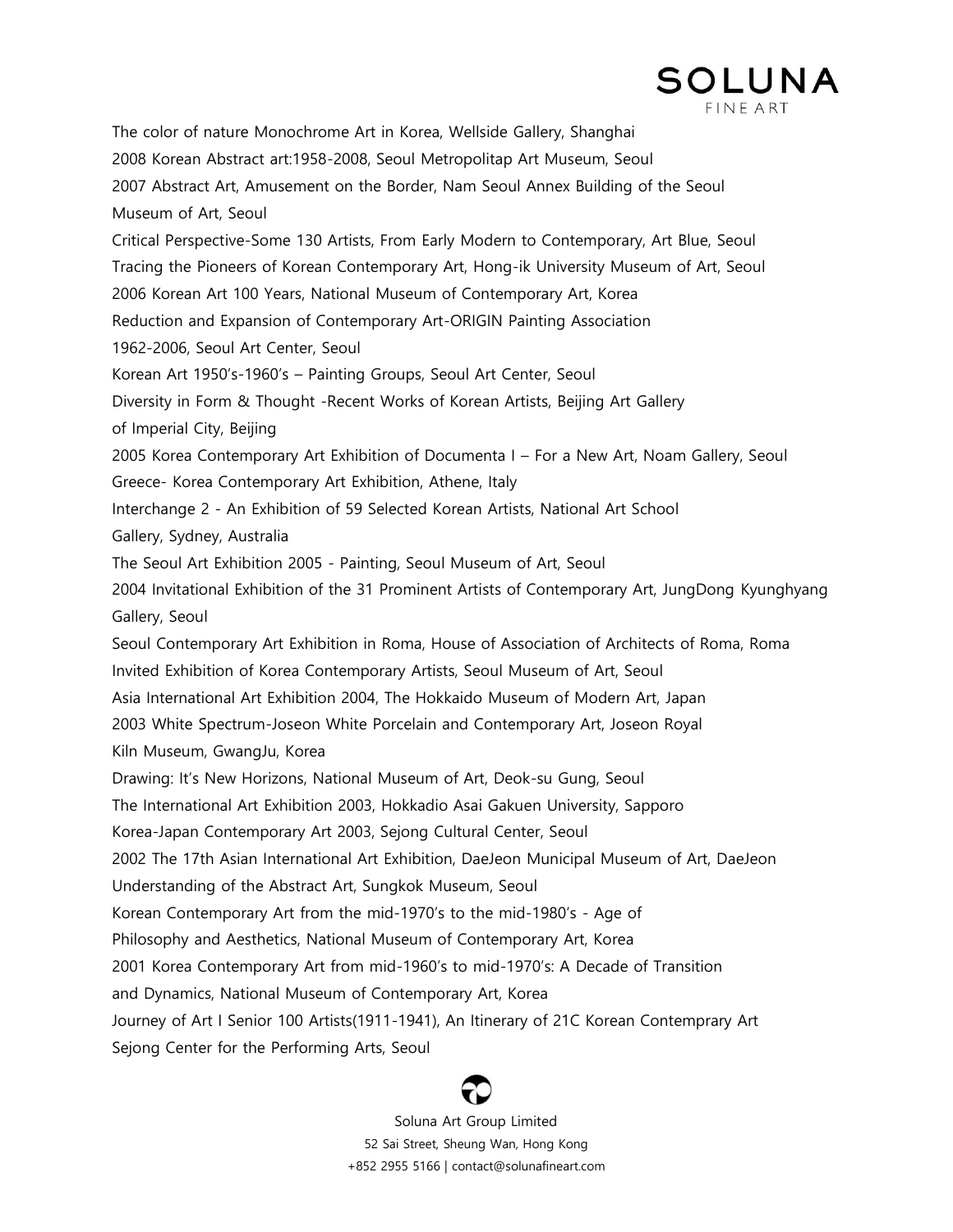# SOLUNA **FINE ART**

2000 The Exhibition of the Plane Surface as Sprits, Busan Municipal Museum of Art, Busan The 3rd Gwang-Ju Biennale-Special Exhibition of the "Contemporary Art, Korea & Japan", Gwang-Ju 1999 The Exhibition of "ORIGIN-2000-Good Morning", Seoul Museum of Art, Seoul 1998 '98 PICAF-Light on the New Millennium-Wind From Extreme Orient-Korean Exhibition of Contemporary Art, Municipal Museum of Art, Busan 1997 '97 Today"s Korean Fine Art Exhibition, Samsung Culture Center, Chon-Ju 1996 Korean Monochrome in the 1970"s, Hyun-Dai Gallery, Seoul 1995 Korea Contemporary Art-50 Years, National Museum of Contemporary Art, Korea 1994 The Invited Exhibition of Korea Contemporary Art, Semi Gallery, Seoul 1993 12 Artists Contemporary Art Exhibition of Korea, Miyagi Museum of Art, Japan 1992 Exhibition of Korean Contemporary Art, Simonoseki Museum, Nigata Museum, Japan 1990 The 10th Exhibition of Japan-Korea Contemporary Art 1990, Fukuoka Museum, Japan 1989 '89 Korean Contemporary Art Exhibition, Ho-Am Gallery, Seoul 1987 Olympiad of Art: The International Contemporary Painting Exhibition Committee, National Museum of Contemporary Art, Korea 1986 Commemoratory Exhibition of the Opening of National Museum of Contemporary Art" Korean contemporary Art Today & Yesterday", National Museum of Modern Art, Korea 1985 Art with Paper by Contemporary Korean, Held by Central Washington University, U.S.A 1984 Exhibition of Human Documents "84/"85, Tokyo Gallery, Tokyo 1982 Korea Contemporary Art Phase Exhibition, Kyoto 1981 Korea Drawing Now, Brooklyn Museum, New York 1980 Korea Contemporary Art Union Exhibition, Kwan Hoon Gallery, Seoul 1979 Korean Arts: Unique Methods of Today, Fine Art Center, Seoul 1978 Korea Art Grand-Prix Exhibition, Special Prize, Held by Han Kook press, Seoul 1977 Korean Contemporary Painting Exhibition, National Museum of History, Taipei, Taiwan 1976 Exhibition of Busan Contemporary Art Festival, Busan 1975-99 Exhibition of "Ecole de Seoul", National Museum of Modern Art, Seoul 1973 Exhibition of Daegu Contemporary Art Festival, Daegu 1971 The 6th Cagnes International Painting Festival, Cagnes Sur-mer, France 1970 The 1st Korean Art Grandprix Exhibition, Held by Han Kook Press, Seoul 1969 Exhibition of 11 Korean Young Artists, Solidaridad Gallery, Manila 1968-69 The Invited Exhibition of Contemporary Artists, Ministry of Information and Culture, Seoul 1967 Exhibition of Korean Young Artists Combined, Seoul The 5th Paris Biennale, Paris 1963-93 Exhibition of the ORIGIN Painting Association, Seoul